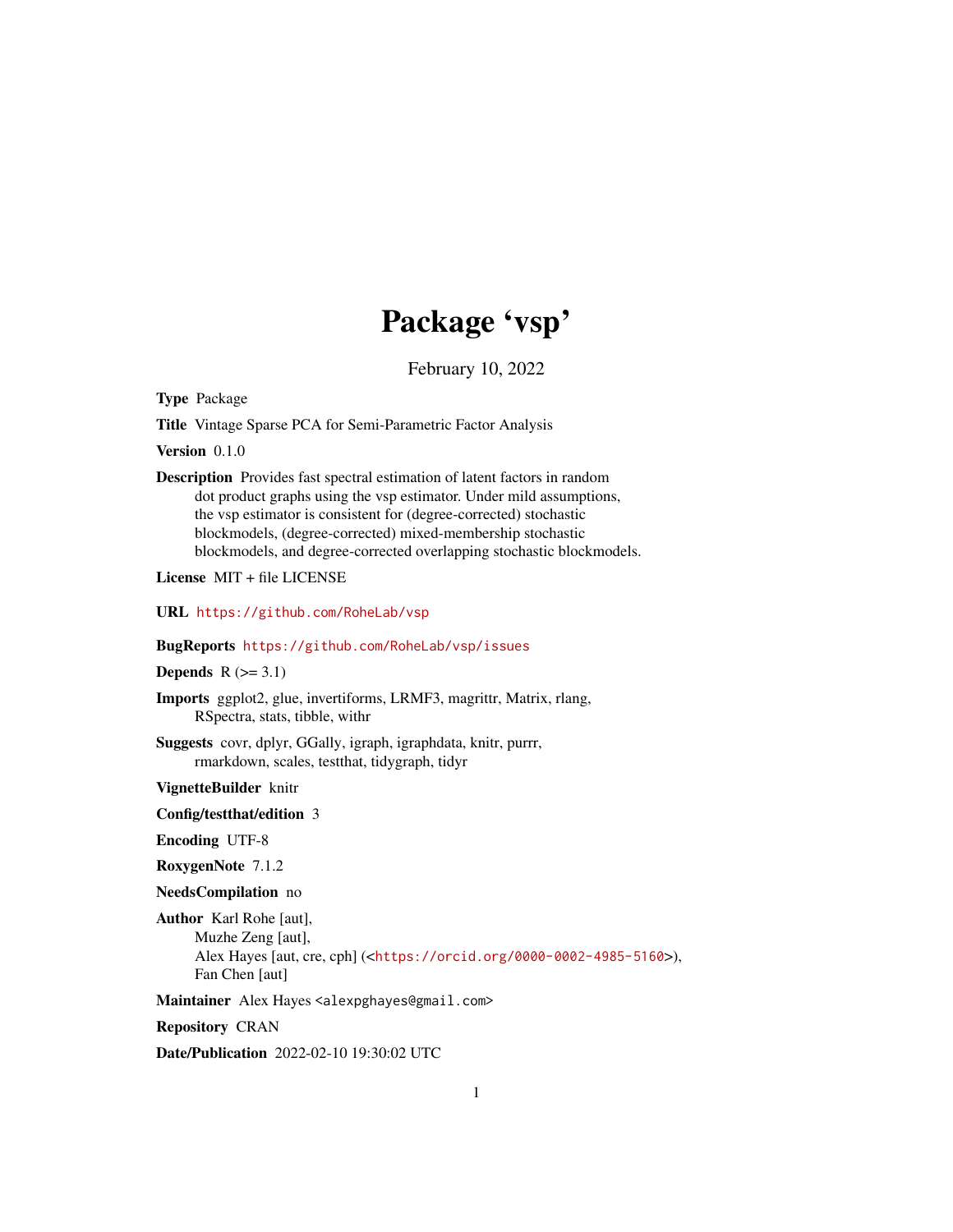## <span id="page-1-0"></span>R topics documented:

### **Index** [15](#page-14-0)

bff *Find features most associated with cluster membership*

### Description

Find features most associated with cluster membership

### Usage

bff(loadings, features, num\_best)

### Arguments

| loadings | An n by k matrix of weights that indicates how important that ith user is to the<br>ith cluster, i.e., the Z or Y matrix calculated by vsp(). |
|----------|-----------------------------------------------------------------------------------------------------------------------------------------------|
| features | An n by d matrix of features measured for each node in the network.                                                                           |
| num_best | An integer indicating how many of the top features for differentiating between<br>loadings you want.                                          |

### Details

See vignette("bff").

### Value

An n by k matrix whose [i, j] entry is the ith "most important" feature for cluster j.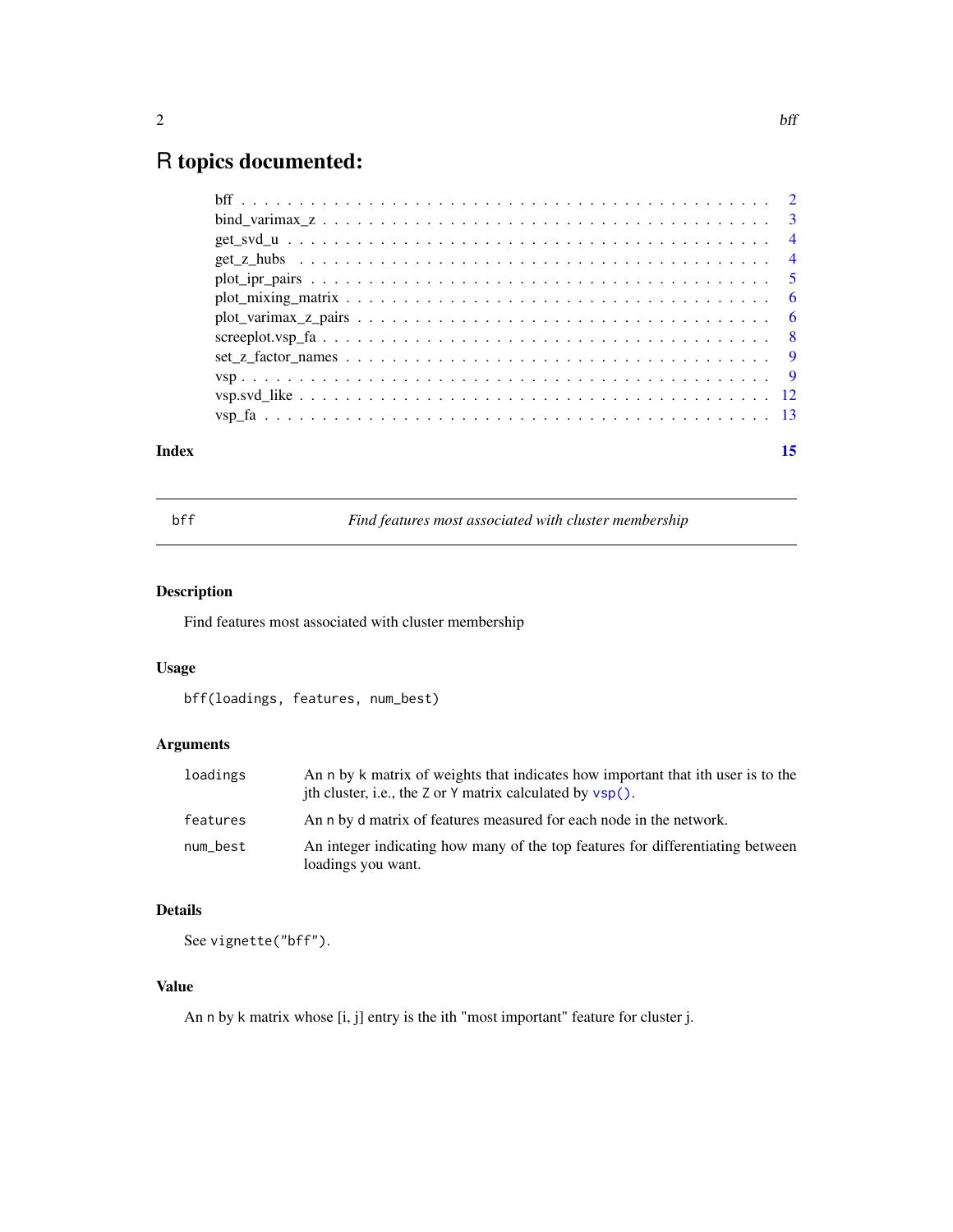<span id="page-2-0"></span>bind\_varimax\_z *Add Z factor loadings to node table of tidygraph*

### Description

Add Z factor loadings to node table of tidygraph

### Usage

```
bind_varimax_z(graph, fa, ...)
bind_varimax_y(graph, fa, ...)
bind_svd_u(graph, fa, ...)
bind_svd_v(graph, fa, ...)
```
### Arguments

| graph | A tidygraph::tbl_graph object.                                                                                                                                                                |
|-------|-----------------------------------------------------------------------------------------------------------------------------------------------------------------------------------------------|
| fa    | Optionally, a vsp object to extract varimax loadings from. If you do not passed<br>a vsp object, one will be created.                                                                         |
| .     | Arguments passed on to vsp                                                                                                                                                                    |
|       | x Either a graph adjacency matrix, igraph::igraph or tidygraph::tbl_graph. If x<br>is a matrix or Matrix::Matrix then $x[i, j]$ should correspond to the edge<br>going from node i to node j. |
|       | rank The number of factors to calculate.                                                                                                                                                      |

### Value

The same graph object with columns factor1, ..., factor{rank} in the table of node information.

### Functions

- bind\_varimax\_y: Add Y factor loadings to node table of tidygraph
- bind\_svd\_u: Add left singular vectors to node table of tidygraph
- bind\_svd\_v: Add right singular vectors to node table of tidygraph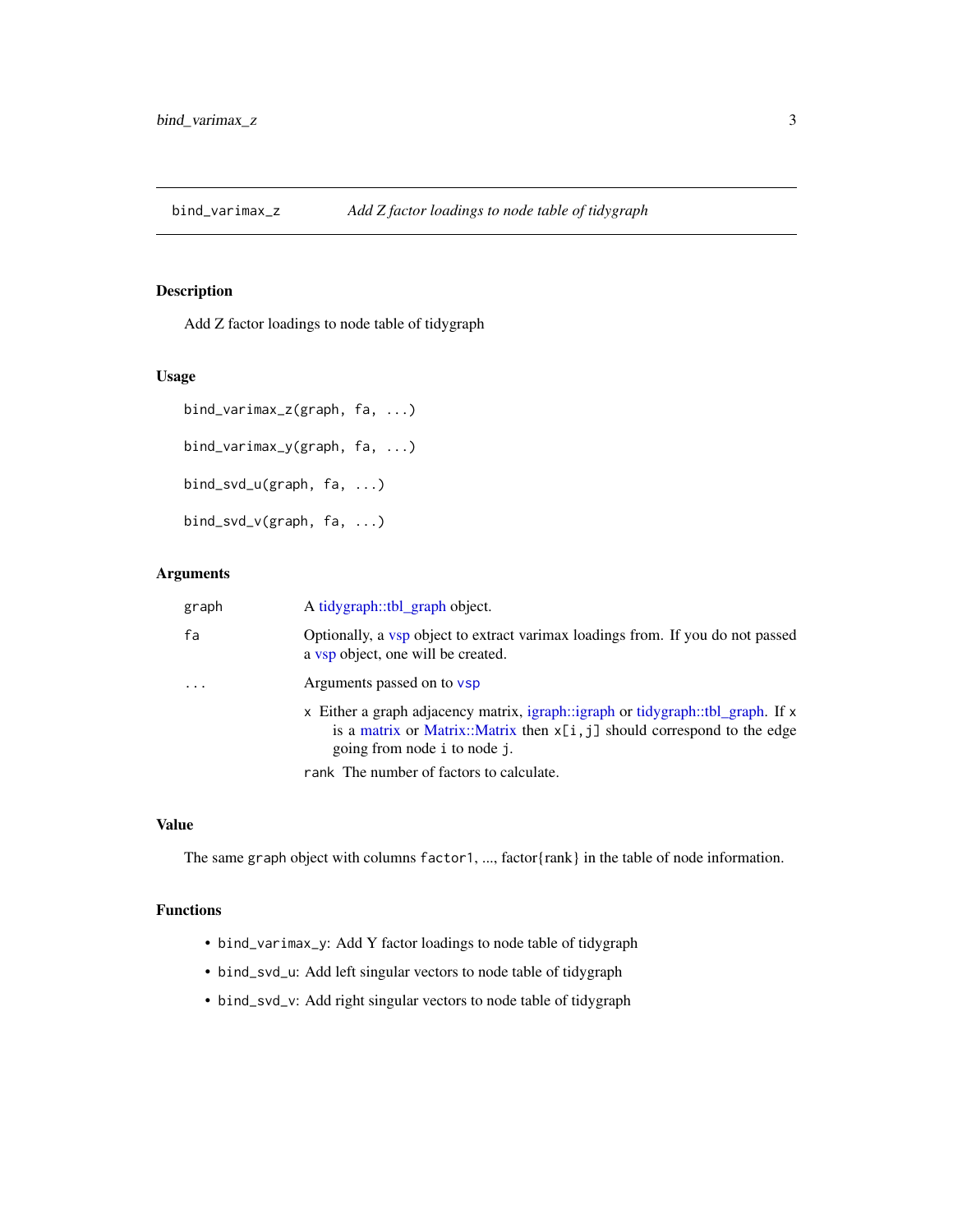<span id="page-3-0"></span>

### Description

Get left singular vectors in a tibble

#### Usage

```
get_svd_u(fa, factors = 1:fa$rank)
get_svd_v(fa, factors = 1:fa$rank)
get_varimax_z(fa, factors = 1:fa$rank)
get_varimax_y(fa, factors = 1:fa$rank)
```
### Arguments

| fa      | $A \text{ vsp}_f(a)$ object.                                                       |
|---------|------------------------------------------------------------------------------------|
| factors | The specific columns to index into. The most reliable option here is to index with |
|         | an integer vector of column indices, but you could also use a character vector if  |
|         | columns have been named. By default returns all factors/singular vectors.          |

### Value

A [tibble::tibble\(\)](#page-0-0) with one row for each node, and one column containing each of the requested factor or singular vector, plus an additional id column.

### Functions

- get\_svd\_v: Get right singular vectors in a tibble
- get\_varimax\_z: Get varimax Y factors in a tibble
- get\_varimax\_y: Get varimax Z factors in a tibble

get\_z\_hubs *Get most important hubs for each Z factor*

#### Description

Get most important hubs for each Z factor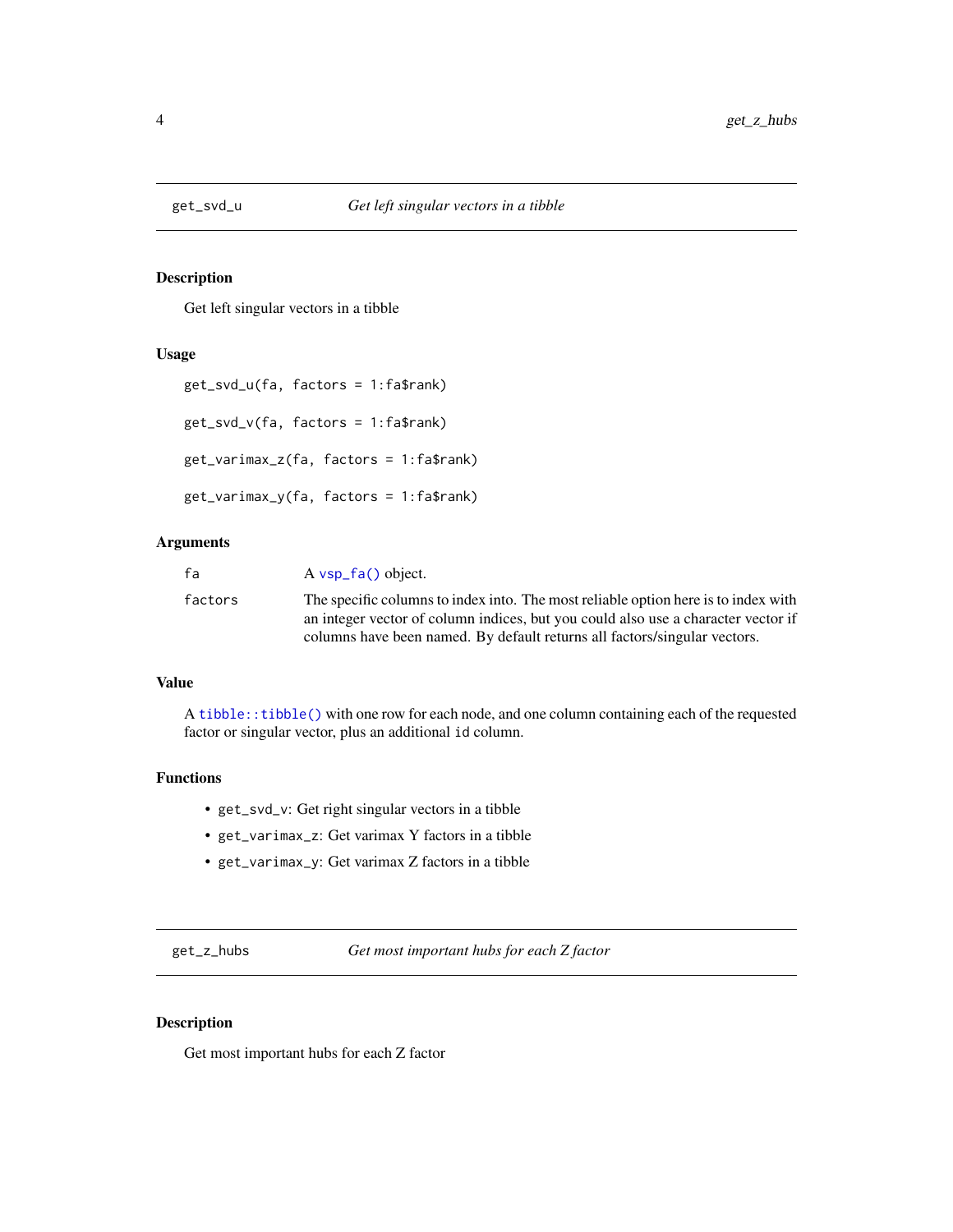### <span id="page-4-0"></span>Usage

```
get_z_hubs(fa, hubs_per_factor = 10, factors = 1:fa$rank)
get_y_hubs(fa, hubs_per_factor = 10, factors = 1:fa$rank)
```
#### Arguments

| fa              | $A \text{ vsp}_f(a)$ object.                                                                                                                                                                                                                         |
|-----------------|------------------------------------------------------------------------------------------------------------------------------------------------------------------------------------------------------------------------------------------------------|
| hubs_per_factor |                                                                                                                                                                                                                                                      |
|                 | The number of important nodes to get per latent factor. Defaults to 10.                                                                                                                                                                              |
| factors         | The specific columns to index into. The most reliable option here is to index with<br>an integer vector of column indices, but you could also use a character vector if<br>columns have been named. By default returns all factors/singular vectors. |

### Value

A [tibble::tibble\(\)](#page-0-0) where each row corresponds to a single hub, and three columns:

- id: Node id of hub node
- factor: Which factor that node is a hub for. Nodes can be hubs of multiple factors.
- loading: The actual value of the hubs factor loading for that factor.

### Functions

• get\_y\_hubs: Get most important hubs for each Y factor

plot\_ipr\_pairs *Plot pairs of inverse participation ratios for singular vectors*

#### Description

When IPR for a given singular vector is  $O(1)$  rather than  $O(1 / \sqrt{sqrt}$ , this can indicate that the singular vector is localizing on a small subset of nodes. Oftentimes this localization indicates overfitting. If you see IPR values that are not close to zero (where "close to zero" is something you sort of have to pick up over time), then you need to some further investigation to see if you have localization and that localization corresponds to overfitting. Note, however, that not all localization is overfitting.

### Usage

plot\_ipr\_pairs(fa)

#### Arguments

fa A [vsp\\_fa\(\)](#page-12-1) object.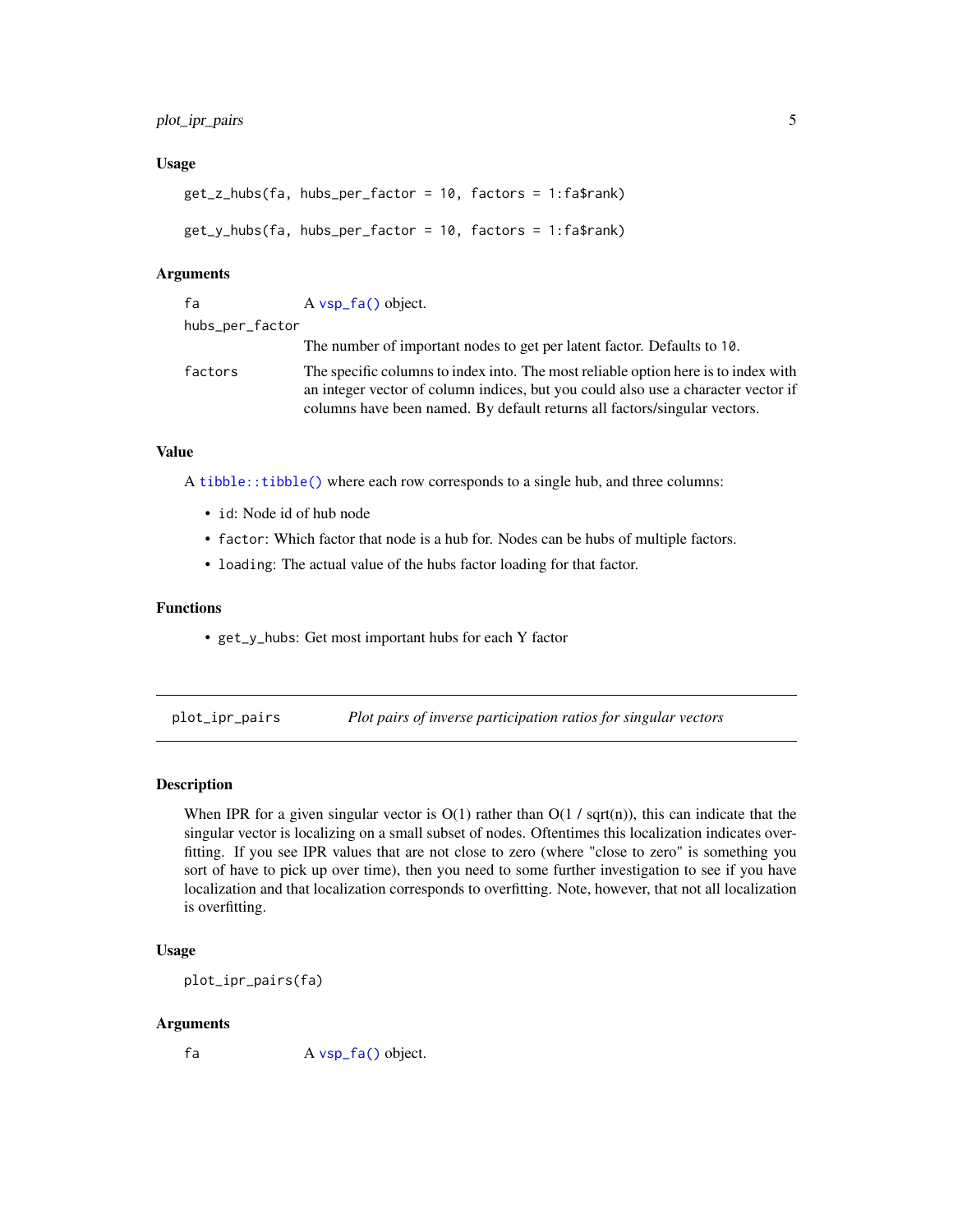<span id="page-5-0"></span>A [tibble::tibble\(\)](#page-0-0) with one row for each node, and one column containing each of the requested factor or singular vector, plus an additional id column.

plot\_mixing\_matrix *Plot the mixing matrix B*

#### Description

Plot the mixing matrix B

#### Usage

plot\_mixing\_matrix(fa)

#### Arguments

fa A [vsp\\_fa\(\)](#page-12-1) object.

#### Value

A [tibble::tibble\(\)](#page-0-0) with one row for each node, and one column containing each of the requested factor or singular vector, plus an additional id column.

plot\_varimax\_z\_pairs *Create a pairs plot of select Y factors*

### Description

To avoid overplotting, plots data for a maximum of 1000 nodes. If there are more than 1000 nodes, samples 1000 nodes randomly proportional to row norms (i.e. nodes with embeddings larger in magniture are more likely to be sampled).

#### Usage

```
plot_varimax_z_pairs(fa, factors = 1:min(5, fa$rank), ...)
plot_varimax_y_pairs(fa, factors = 1:min(5, fa$rank), ...)
plot_svd_u(fa, factors = 1:min(5, fa$rank))
plot_svd_v(fa, factors = 1:min(5, fa$rank))
```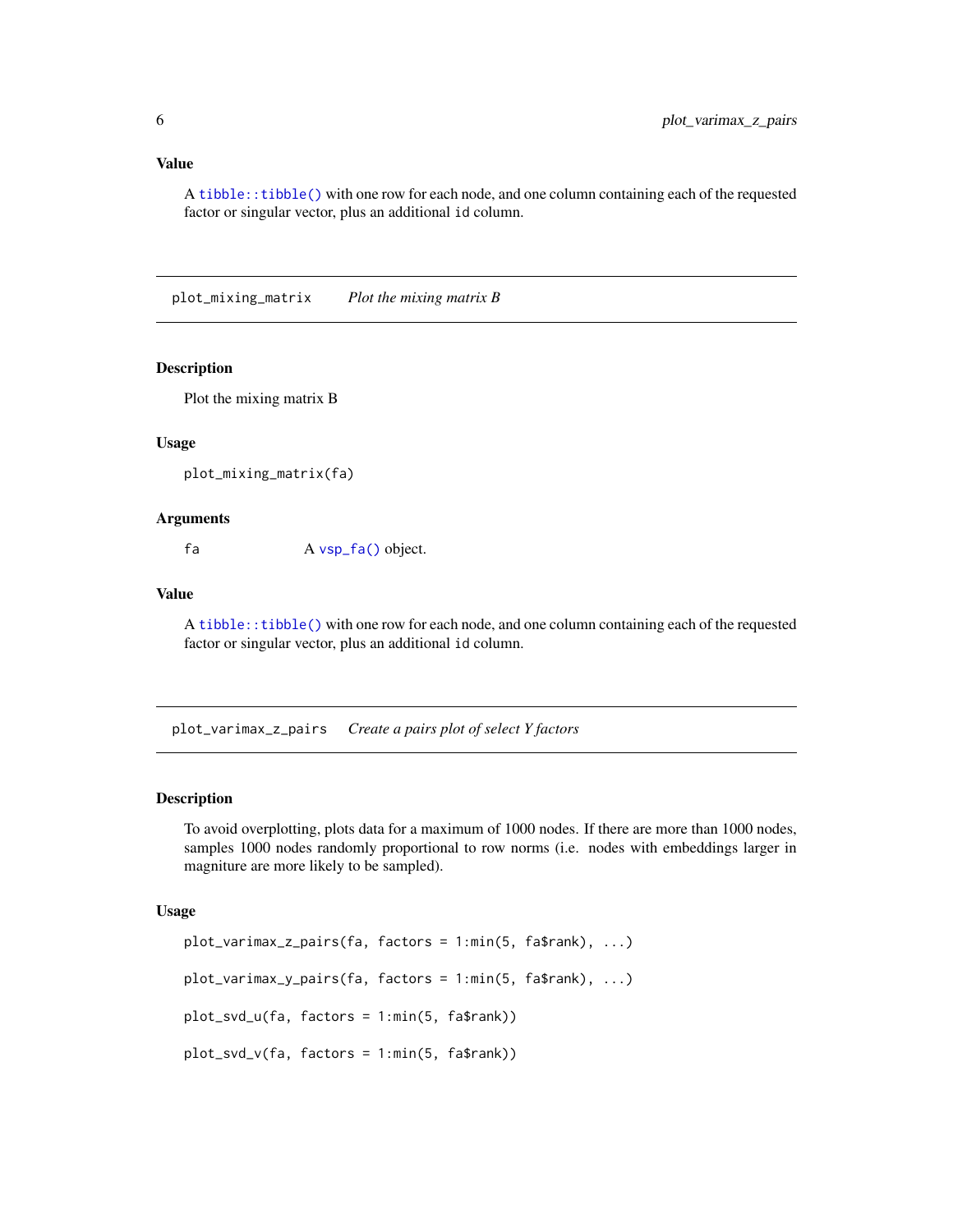### <span id="page-6-0"></span>Arguments

| fa      | A vsp_fa() object.                                                                                                                                                                                                                                                                                      |
|---------|---------------------------------------------------------------------------------------------------------------------------------------------------------------------------------------------------------------------------------------------------------------------------------------------------------|
| factors | The specific columns to index into. The most reliable option here is to index with<br>an integer vector of column indices, but you could also use a character vector if<br>columns have been named. By default returns all factors/singular vectors.                                                    |
| .       | Arguments passed on to GGally: : ggpairs                                                                                                                                                                                                                                                                |
|         | data data set using. Can have both numerical and categorical data.<br>mapping aesthetic mapping (besides $x$ and $y$ ). See $aes()$ . If mapping is nu-<br>meric, columns will be set to the mapping value and mapping will be set to<br>NULL.                                                          |
|         | columns which columns are used to make plots. Defaults to all columns.                                                                                                                                                                                                                                  |
|         | title title, x label, and y label for the graph                                                                                                                                                                                                                                                         |
|         | xlab title, x label, and y label for the graph                                                                                                                                                                                                                                                          |
|         | ylab title, x label, and y label for the graph                                                                                                                                                                                                                                                          |
|         | upper see Details                                                                                                                                                                                                                                                                                       |
|         | lower see Details                                                                                                                                                                                                                                                                                       |
|         | diag see Details                                                                                                                                                                                                                                                                                        |
|         | params deprecated. Please see wrap_fn_with_param_arg                                                                                                                                                                                                                                                    |
|         | axisLabels either "show" to display axisLabels, "internal" for labels in the<br>diagonal plots, or "none" for no axis labels                                                                                                                                                                            |
|         | columnLabels label names to be displayed. Defaults to names of columns be-<br>ing used.                                                                                                                                                                                                                 |
|         | labeller labeller for facets. See labellers. Common values are "label_value"<br>(default) and "label_parsed".                                                                                                                                                                                           |
|         | switch switch parameter for facet_grid. See ggplot2:: facet_grid. By de-<br>fault, the labels are displayed on the top and right of the plot. If "x", the<br>top labels will be displayed to the bottom. If "y", the right-hand side labels<br>will be displayed to the left. Can also be set to "both" |
|         | showStrips boolean to determine if each plot's strips should be displayed.<br>NULL will default to the top and right side plots only. TRUE or FALSE will<br>turn all strips on or off respectively.                                                                                                     |
|         | legend May be the two objects described below or the default NULL value.<br>The legend position can be moved by using ggplot2's theme element pm<br>+ theme(legend.position = "bottom")                                                                                                                 |
|         | a numeric vector of length 2 provides the location of the plot to use the<br>legend for the plot matrix's legend. Such as $legend = c(3, 5)$ which<br>will use the legend from the plot in the third row and fifth column                                                                               |
|         | a single numeric value provides the location of a plot according to the dis-<br>play order. Such as legend = $3$ in a plot matrix with 2 rows and $5$<br>columns displayed by column will return the plot in position $c(1, 2)$<br>a object from grab_legend() a predetermined plot legend that will be |
|         | displayed directly                                                                                                                                                                                                                                                                                      |
|         | cardinality_threshold maximum number of levels allowed in a character /<br>factor column. Set this value to NULL to not check factor columns. De-<br>faults to 15                                                                                                                                       |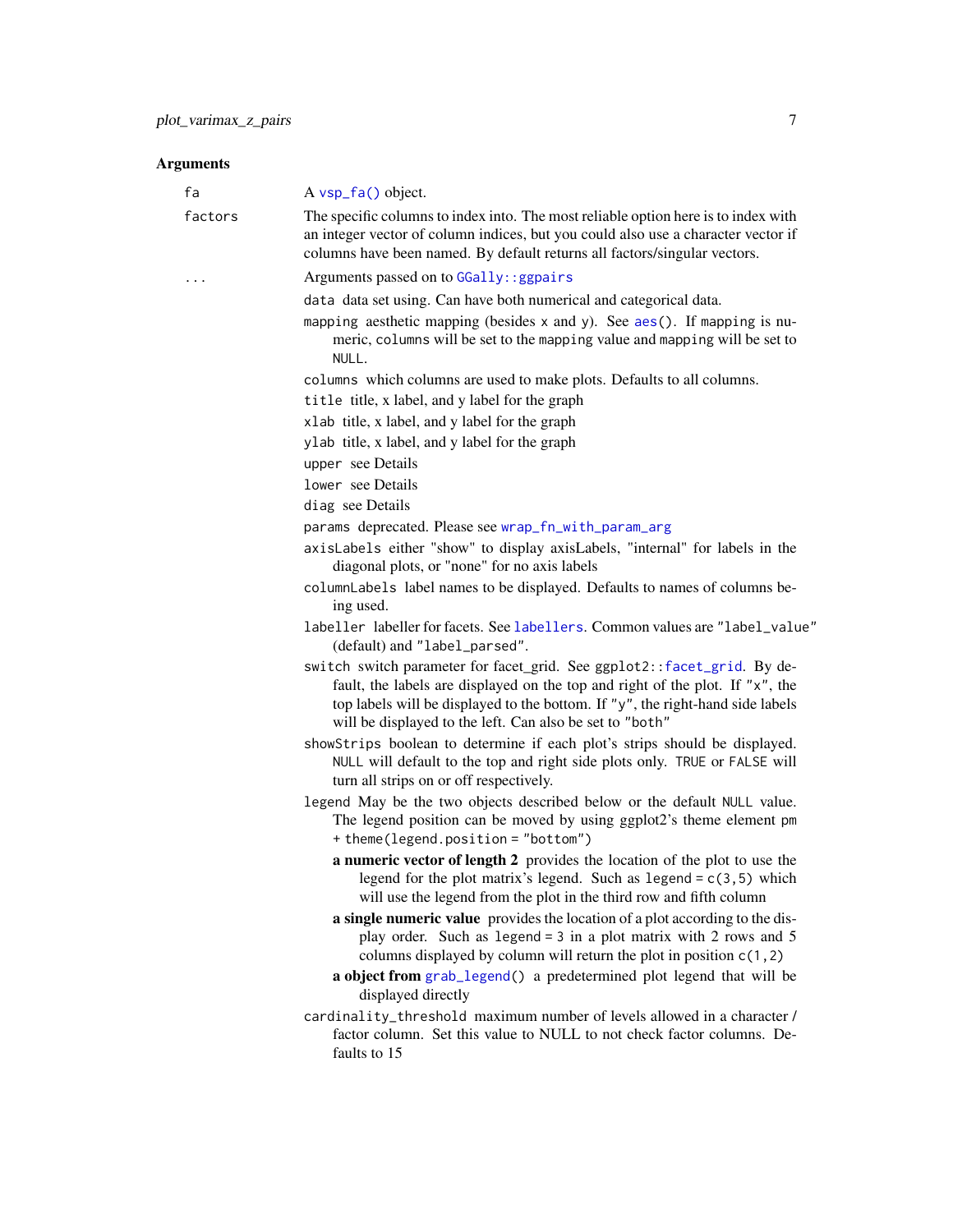- <span id="page-7-0"></span>progress NULL (default) for a progress bar in interactive sessions with more than 15 plots, TRUE for a progress bar, FALSE for no progress bar, or a function that accepts at least a plot matrix and returns a new progress:: progress\_bar. See [ggmatrix\\_progress](#page-0-0).
- proportions Value to change how much area is given for each plot. Either NULL (default), numeric value matching respective length, grid:[:unit](#page-0-0) object with matching respective length or "auto" for automatic relative proportions based on the number of levels for categorical variables.

```
legends deprecated
```
### Value

A [ggplot2::ggplot\(\)](#page-0-0) plot or [GGally::ggpairs\(\)](#page-0-0) plot.

### Functions

- plot\_varimax\_y\_pairs: Create a pairs plot of select Z factors
- plot\_svd\_u: Create a pairs plot of select left singular vectors
- plot\_svd\_v: Create a pairs plot of select right singular vectors

screeplot.vsp\_fa *Create a screeplot from a factor analysis object*

#### Description

Create a screeplot from a factor analysis object

#### Usage

## S3 method for class 'vsp\_fa' screeplot(x, ...)

#### Arguments

|   | $A \text{ vsp}_f(a)$ object.                            |
|---|---------------------------------------------------------|
| . | Ignored, included only for consistency with S3 generic. |

### Value

A [tibble::tibble\(\)](#page-0-0) with one row for each node, and one column containing each of the requested factor or singular vector, plus an additional id column.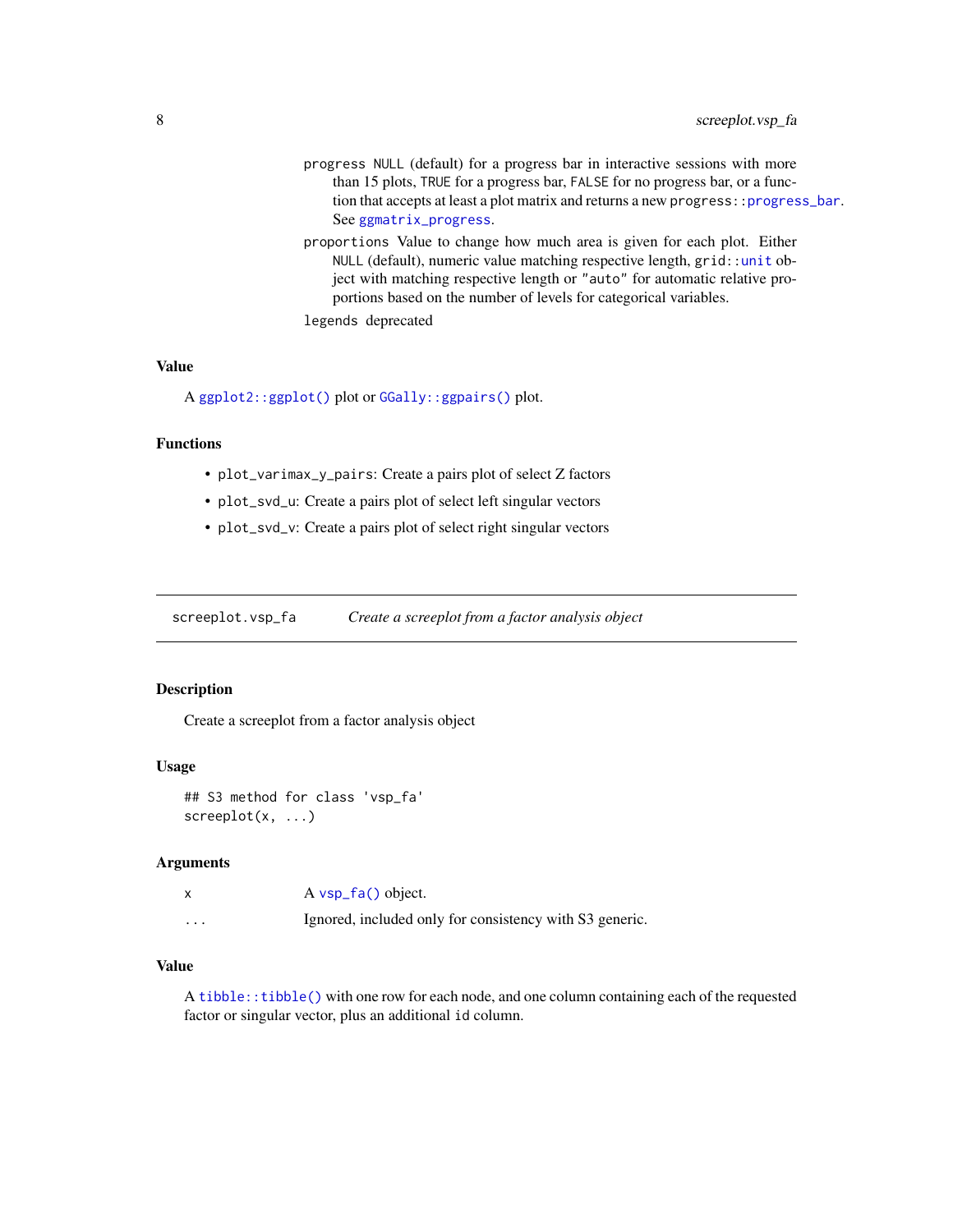<span id="page-8-0"></span>set\_z\_factor\_names *Give the dimensions of Z factors informative names*

### Description

Give the dimensions of Z factors informative names

#### Usage

```
set_z_factor_names(fa, names)
```
set\_y\_factor\_names(fa, names)

### Arguments

| fa    | A vsp_fa() object.                  |
|-------|-------------------------------------|
| names | Describe new names for Z/Y factors. |

### Value

A new [vsp\\_fa\(\)](#page-12-1) object, but the columns names of Z and the row names of B have been set to names (for set\_z\_factor\_names), and the column names of B and the column names of Y have been set to names (for set\_y\_factor\_names).

### Functions

• set\_y\_factor\_names: Give the dimensions of Y factors informative names

<span id="page-8-1"></span>vsp *Semi-Parametric Factor Analysis via Vintage Sparse PCA*

### Description

This code implements TODO.

### Usage

```
vsp(x, rank, ...)
## Default S3 method:
vsp(x, rank, ...)
## S3 method for class 'matrix'
vsp(
  x,
```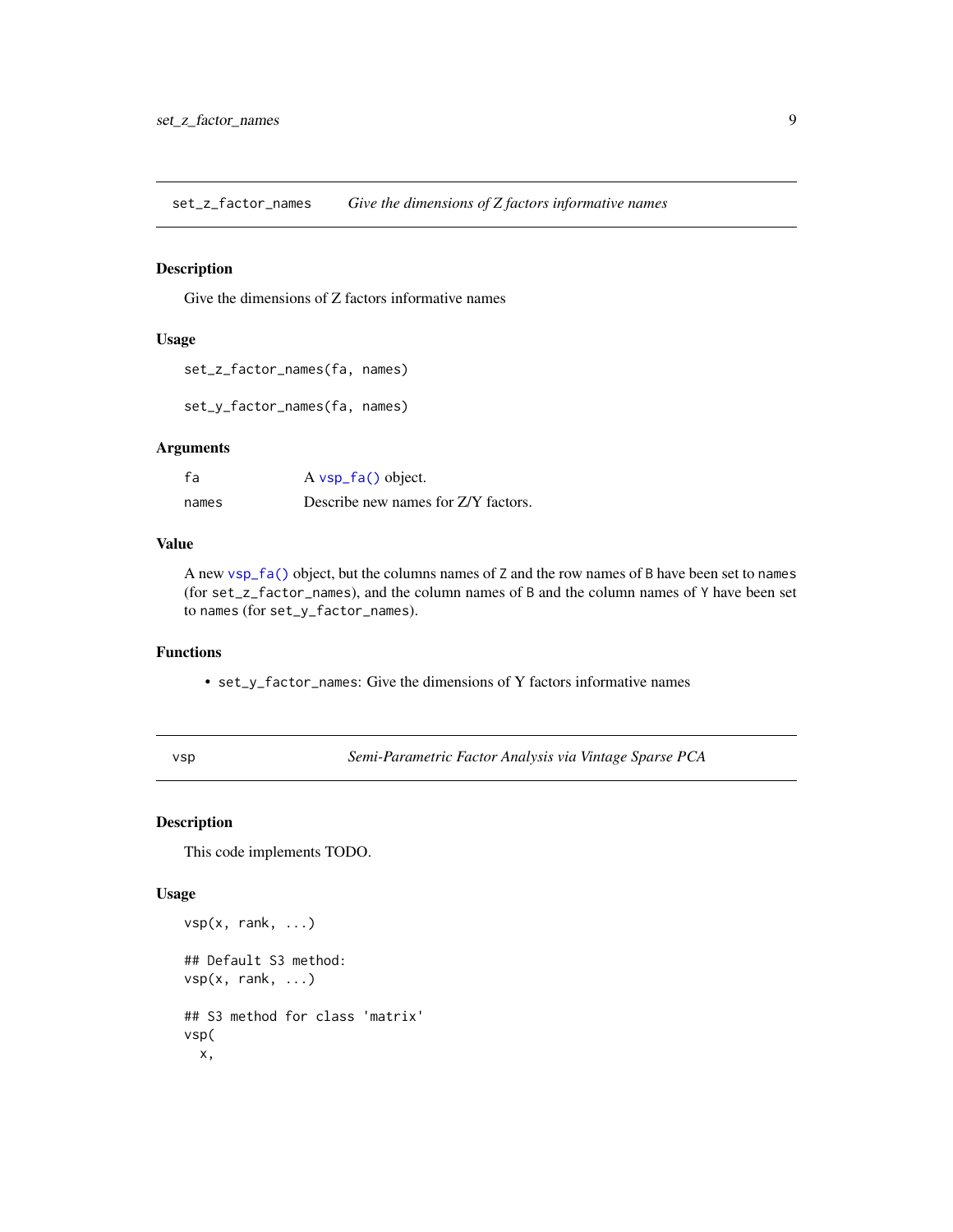```
rank,
  ...,
  center = FALSE,
  recenter = FALSE,
  degree_normalize = TRUE,
  renormalize = FALSE,
  tau_{row} = NULL,tau_col = NULL,kaiser_normalize_u = FALSE,
  kaiser_normalize_v = FALSE,
  rownames = NULL,
  colnames = NULL
\mathcal{L}## S3 method for class 'Matrix'
vsp(
 x,
 rank,
  ...,
  center = FALSE,
  recenter = FALSE,
  degree_normalize = TRUE,
  renormalize = FALSE,
  tau_{row} = NULL,tau_col = NULL,kaiser_normalize_u = FALSE,
  kaiser_normalize_v = FALSE,
  rownames = NULL,
  colnames = NULL
)
## S3 method for class 'dgCMatrix'
vsp(
 x,
  rank,
  ...,
  center = FALSE,
  recenter = FALSE,
  degree_normalize = TRUE,
  renormalize = FALSE,
  tau_{row} = NULL,tau_{col} = NULL,
  kaiser_normalize_u = FALSE,
 kaiser_normalize_v = FALSE,
  rownames = NULL,
  colnames = NULL
```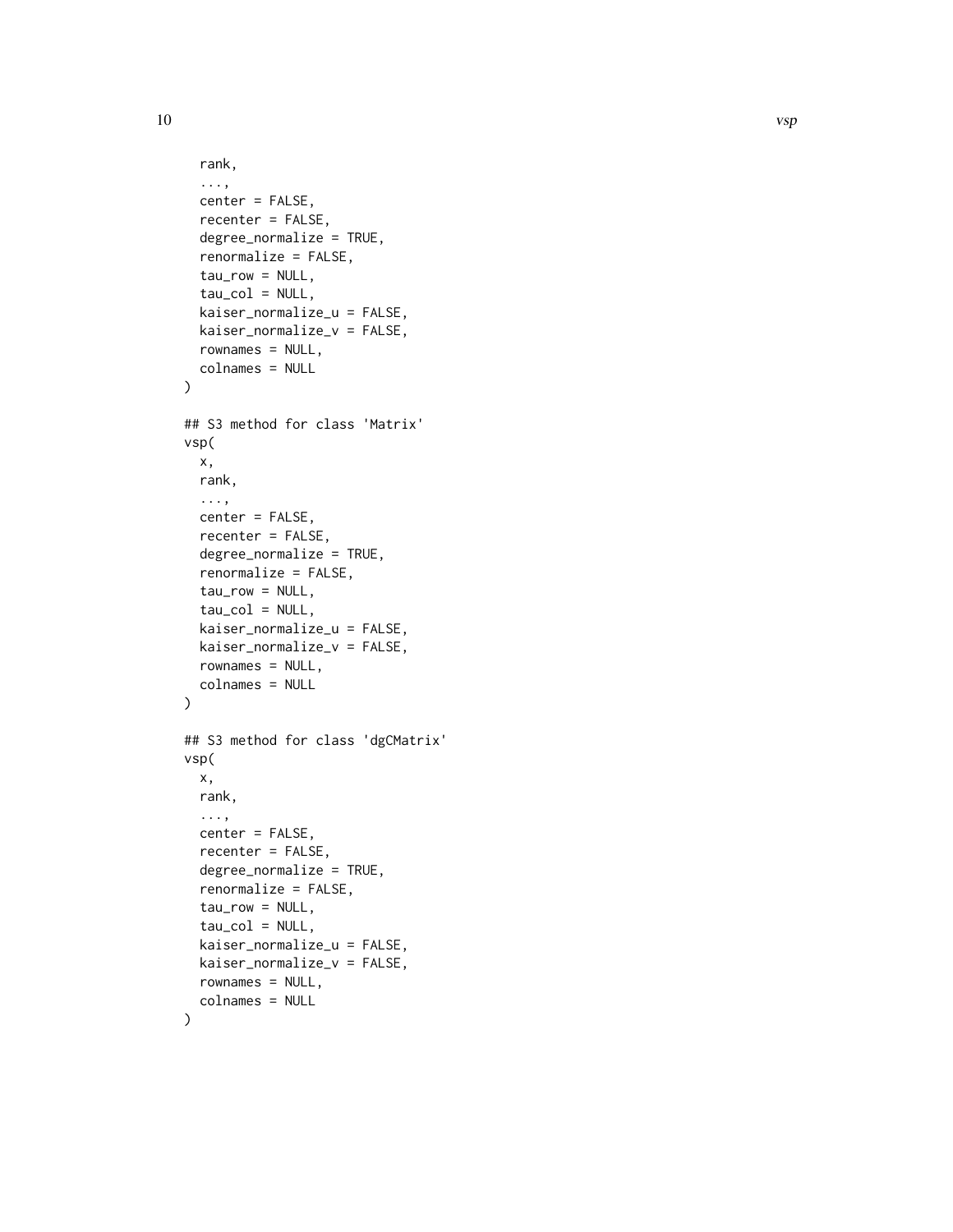## S3 method for class 'igraph' vsp(x, rank, ..., edge\_weights = NULL)

### Arguments

| X                  | Either a graph adjacency matrix, igraph::igraph or tidygraph::tbl_graph. If x is a<br>matrix or Matrix::Matrix then x[i, j] should correspond to the edge going from<br>node i to node j. |
|--------------------|-------------------------------------------------------------------------------------------------------------------------------------------------------------------------------------------|
| rank               | The number of factors to calculate.                                                                                                                                                       |
| .                  | These dots are for future extensions and must be empty.                                                                                                                                   |
| center             | Should the adjacency matrix be row and column centered? Defaults to FALSE.                                                                                                                |
| recenter           | Should the varimax factors be re-centered around the original factor means?<br>Only used when center = TRUE, defaults to FALSE.                                                           |
| degree_normalize   |                                                                                                                                                                                           |
|                    | Should the regularized graph laplacian be used instead of the raw adjacency<br>matrix? Defaults to TRUE. If center = TRUE, A will first be centered and then<br>normalized.               |
| renormalize        | Should the regularized graph laplacian be used instead of the raw adjacency<br>matrix? Defaults to TRUE. If center = TRUE, A will first be centered and then<br>normalized.               |
| tau_row            | Row regularization term. Default is NULL, in which case we use the row degree.<br>Ignored when degree_normalize = FALSE.                                                                  |
| tau_col            | Column regularization term. Default is NULL, in which case we use the column<br>degree. Ignored when degree_normalize = FALSE.                                                            |
| kaiser_normalize_u |                                                                                                                                                                                           |
|                    | Whether or not to use Kaiser normalization when rotating the left singular vec-<br>tors U. Defaults to FALSE.                                                                             |
| kaiser_normalize_v |                                                                                                                                                                                           |
|                    | Whether or not to use Kaiser normalization when rotating the right singular<br>vectors V. Defaults to FALSE.                                                                              |
| rownames           | Character vector of row names of x. These row names are propagated into the<br>row names of the U and Z. Defaults to NULL.                                                                |
| colnames           | Character vector of column names of x. These column names are propagated<br>into the row names of the V and Y. Defaults to NULL.                                                          |
| edge_weights       | When $x$ is an igraph: igraph, an edge attribute to use to form a weighted adja-<br>cency matrix.                                                                                         |

### Details

Sparse SVDs use RSpectra for performance.

### Value

An object of class vsp. TODO: Details

<span id="page-10-0"></span> $\mathbf{v}$ sp 11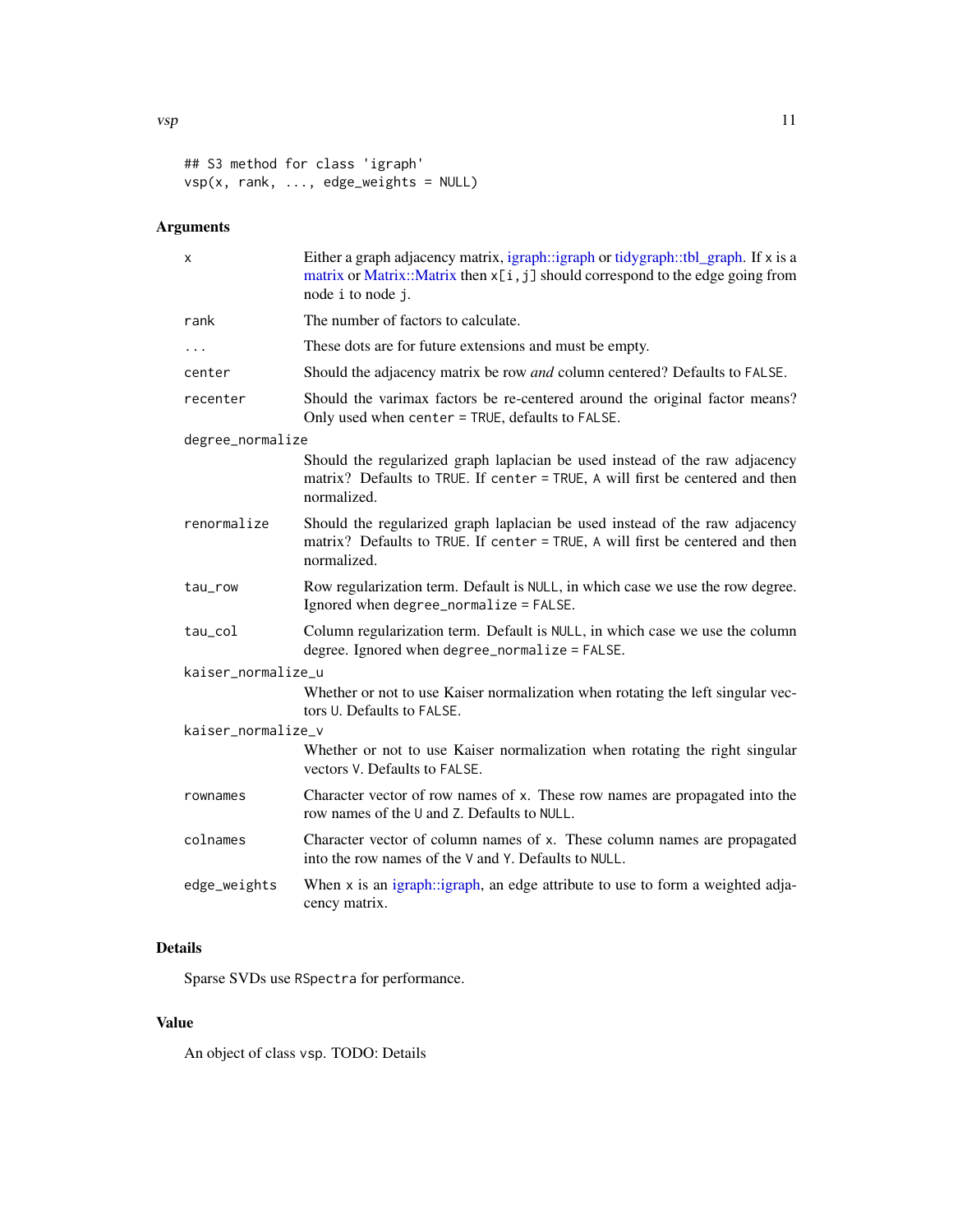### Examples

library(LRMF3)

vsp(ml100k, rank = 2)

vsp.svd\_like *Perform varimax rotation on a low rank matrix factorization*

### Description

Perform varimax rotation on a low rank matrix factorization

### Usage

```
## S3 method for class 'svd_like'
vsp(
 x,
 rank,
  ...,
 centerer = NULL,
  scaler = NULL,
  recenter = FALSE,
  renormalize = FALSE,
  kaiser_normalize_u = FALSE,
 kaiser_normalize_v = FALSE,
  rownames = NULL,
  colnames = NULL
)
```
### Arguments

| $\mathsf{x}$ | Either a graph adjacency matrix, igraph::igraph or tidygraph::tbl_graph. If x is a<br>matrix or Matrix::Matrix then $x[i, j]$ should correspond to the edge going from<br>node i to node <i>i</i> . |
|--------------|-----------------------------------------------------------------------------------------------------------------------------------------------------------------------------------------------------|
| rank         | The number of factors to calculate.                                                                                                                                                                 |
| .            | These dots are for future extensions and must be empty.                                                                                                                                             |
| centerer     | <b>TODO</b>                                                                                                                                                                                         |
| scaler       | <b>TODO</b>                                                                                                                                                                                         |
| recenter     | Should the varimax factors be re-centered around the original factor means?<br>Only used when center = TRUE, defaults to FALSE.                                                                     |
| renormalize  | Should the regularized graph laplacian be used instead of the raw adjacency<br>matrix? Defaults to TRUE. If center = TRUE, A will first be centered and then<br>normalized.                         |

<span id="page-11-0"></span>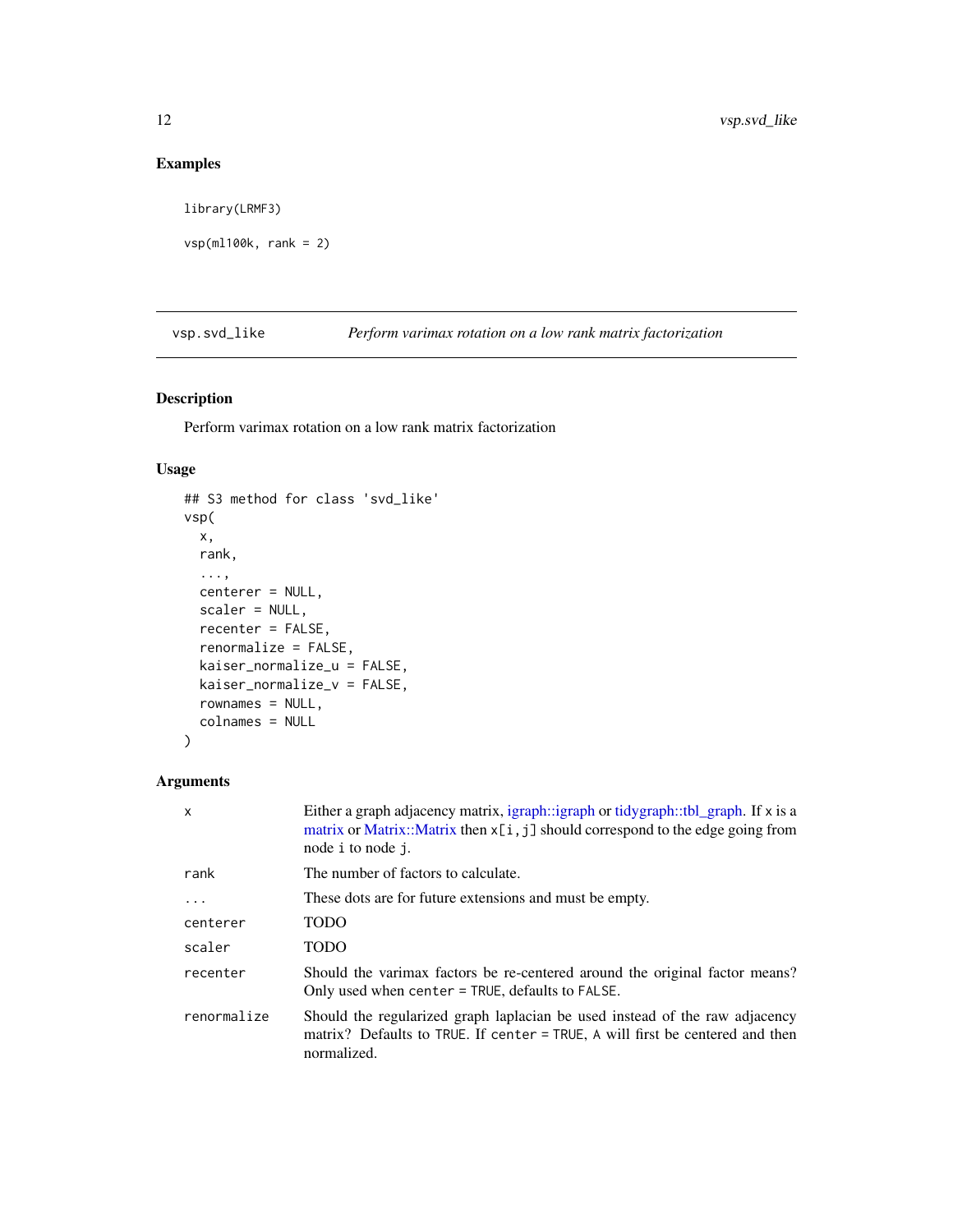#### <span id="page-12-0"></span> $\mathsf{vsp\_fa}$  13

| kaiser_normalize_u |                                                                                                                                  |
|--------------------|----------------------------------------------------------------------------------------------------------------------------------|
|                    | Whether or not to use Kaiser normalization when rotating the left singular vec-<br>tors U. Defaults to FALSE.                    |
| kaiser_normalize_v |                                                                                                                                  |
|                    | Whether or not to use Kaiser normalization when rotating the right singular<br>vectors V. Defaults to FALSE.                     |
| rownames           | Character vector of row names of x. These row names are propagated into the<br>row names of the U and Z. Defaults to NULL.       |
| colnames           | Character vector of column names of x. These column names are propagated<br>into the row names of the V and Y. Defaults to NULL. |

### Examples

```
library(LRMF3)
library(RSpectra)
s <- svds(ml100k, k = 2)
mf <- as_svd_like(s)
fa \leq - \text{vsp(mf, rank = 2)}
```
<span id="page-12-1"></span>

vsp\_fa *Create a vintage sparse factor analysis object*

### Description

vsp\_fa objects are a subclass of [LRMF3::fa\\_like\(\)](#page-0-0), with additional fields u, d, v, transformers, R\_U, and R\_V

### Usage

vsp\_fa( u, d, v, Z, B, Y, transformers, R\_U, R\_V, rownames = NULL, colnames = NULL )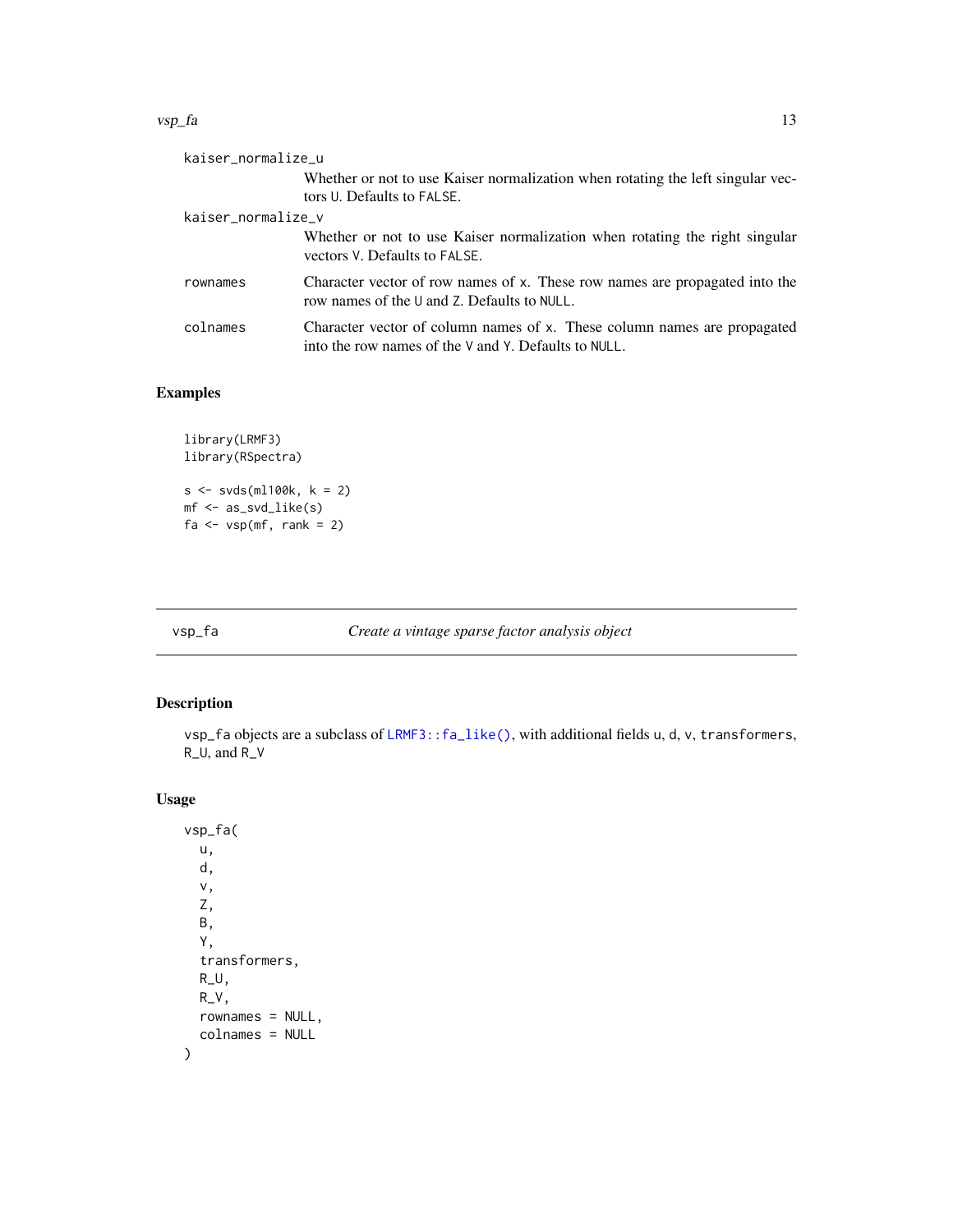### <span id="page-13-0"></span>Arguments

| u            | A matrix() of "left singular-ish" vectors.                                                                                                                         |
|--------------|--------------------------------------------------------------------------------------------------------------------------------------------------------------------|
| d            | A numeric() vector of "singular-ish" values.                                                                                                                       |
| V            | A matrix() of "right singular-ish" vectors.                                                                                                                        |
| Z            | A <i>matrix</i> of embeddings for each observation.                                                                                                                |
| B            | A mixing <i>matrix</i> describing how observation embeddings and topics interact.<br>Does not have to be diagonal!                                                 |
| Y            | A <i>matrix</i> describing the compositions of various topics or factors.                                                                                          |
| transformers | A list of transformatioms from the invertiforms package.                                                                                                           |
| $R_U$        | Varimax rotation matrix use to transform u into Z.                                                                                                                 |
| $R_V$        | Varimax rotation matrix use to transform $\nu$ into $\nu$ .                                                                                                        |
| rownames     | Identifying names for each row of the original data. Defaults to NULL, in which<br>cases each row is given a row number left-padded with zeros as a name.          |
| colnames     | Identifying names for each column of the original data. Defaults to NULL, in<br>which cases each column is given a row column left-padded with zeros as a<br>name. |

### Value

A svd\_fa object.